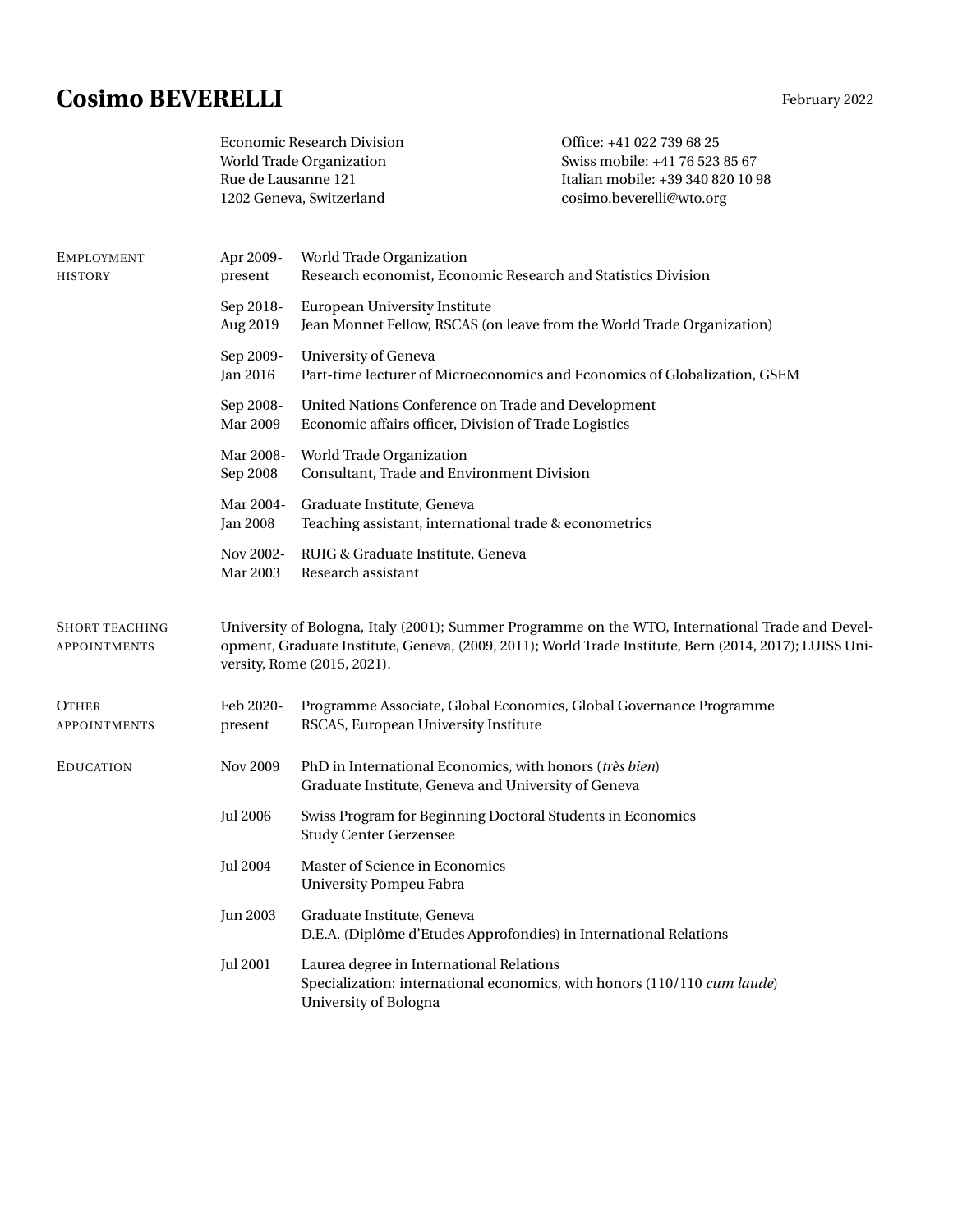| JOURNAL<br><b>ARTICLES</b>          | "Pull factors for migration: The impact of migrant integration policies", Economics & Politics. 34(1):<br>171-191, March 2022.                                                                                                                                                                                  |  |  |
|-------------------------------------|-----------------------------------------------------------------------------------------------------------------------------------------------------------------------------------------------------------------------------------------------------------------------------------------------------------------|--|--|
|                                     | "Reducing tariff evasion: The role of trade facilitation" (with Rohit Ticku), Journal of Comparative Eco-<br>nomics. February 2022.                                                                                                                                                                             |  |  |
|                                     | "Migration deflection: The role of Preferential Trade Agreements" (with Gianluca Orefice), Regional<br>Science and Urban Economics 79. November 2019.                                                                                                                                                           |  |  |
|                                     | "Trade Policy Substitution: Theory and Evidence" (with Mauro Boffa and Alexander Keck), Review of<br>World Economics, 155(4): 755-783, November 2019.                                                                                                                                                           |  |  |
|                                     | "Domestic value chains as stepping stones to global value chain integration" (with Robert B. Koopman,<br>Simon Neumueller and Victor Stolzenburg), The World Economy 42(5): 1467-1494, May 2019.                                                                                                                |  |  |
|                                     | "Services trade policy and manufacturing productivity: The role of institutions" (with Matteo Fiorini<br>and Bernard Hoekman), Journal of International Economics 104: 166-182, January 2017.                                                                                                                   |  |  |
|                                     | "Export Diversification Effects of the WTO Trade Facilitation Agreement" (with Simon Neumueller and<br>Robert Teh), World Development 76: 293-310, December 2015.                                                                                                                                               |  |  |
|                                     | "Dutch disease revisited. Oil discoveries and movements of the real exchange rate when manufactur-<br>ing is resource-intensive" (with Salvatore Dell'Erba and Nadia Rocha), International Economics and<br>Economic Policy 8(2): 139-153, June 2011.                                                           |  |  |
|                                     | "Outsourcing and Competition Policy" (with Kornel Mahlstein), Journal of Industry, Competition and<br>Trade 11(2): 131-147, June 2011.                                                                                                                                                                          |  |  |
| <b>OTHER</b><br><b>PUBLICATIONS</b> | International Trade, Investment and the Sustainable Development Goals (co-edited with Jürgen Kurtz<br>and Damian Räss), World Trade Forum series, Cambridge University Press, September 2020.                                                                                                                   |  |  |
|                                     | "The Impacts of Services Trade Restrictiveness on the Productivity of Manufacturing Sectors in East<br>Asia" (with Matteo Fiorini and Bernard Hoekman), in Lili Yan Ing, Martin Richardson, and Shujiro<br>Urata (eds), East Asian Integration: Goods, Services and Investment, Abingdon (UK): Routledge, 2019. |  |  |
|                                     | A Practical Guide to Trade Policy Analysis, New York and Geneva: UNCTAD and WTO (chapter author),<br>2012.                                                                                                                                                                                                      |  |  |
|                                     | Book review of Robert C. Feenstra (2010), Offshoring in the global economy, Cambridge, MA: The MIT<br>Press, in World Trade Review 10(2): 286-290, April 2011.                                                                                                                                                  |  |  |
|                                     | "Trade Finance in the Recovery of Trade Relations after Banking Crises" (with Madina Kukenova and<br>Nadia Rocha), in Jean-Pierre Chauffour and Meriem Malouche (eds), Trade Finance during the Great<br>Trade Collapse, Washington, DC: The World Bank, 2011.                                                  |  |  |
|                                     | "Oil Prices and Maritime Freight Rates: An Empirical Investigation", Technical report by the UNCTAD<br>Secretariat, 2010.                                                                                                                                                                                       |  |  |
|                                     | "Three Essays on the Consequences of Offshore Outsourcing", PhD Thesis, Graduate Institute and Uni-<br>versity of Geneva, 2009.                                                                                                                                                                                 |  |  |
|                                     | "Learning in multilateral trade negotiations: Some results from simulations for developing countries"<br>(with Cédric Dupont and Stéphanie Pézard), in John S. Odell (ed), Negotiating Trade, Cambridge (UK):<br>Cambridge University Press, 2006.                                                              |  |  |
| <b>WORK IN</b><br><b>PROGRESS</b>   | "Heterogeneous Trade Effects of Pre-Shipment Inspections" (with Martin Braml, Lionel Fontagné, Alexan-<br>der Keck, and Gianluca Orefice).                                                                                                                                                                      |  |  |